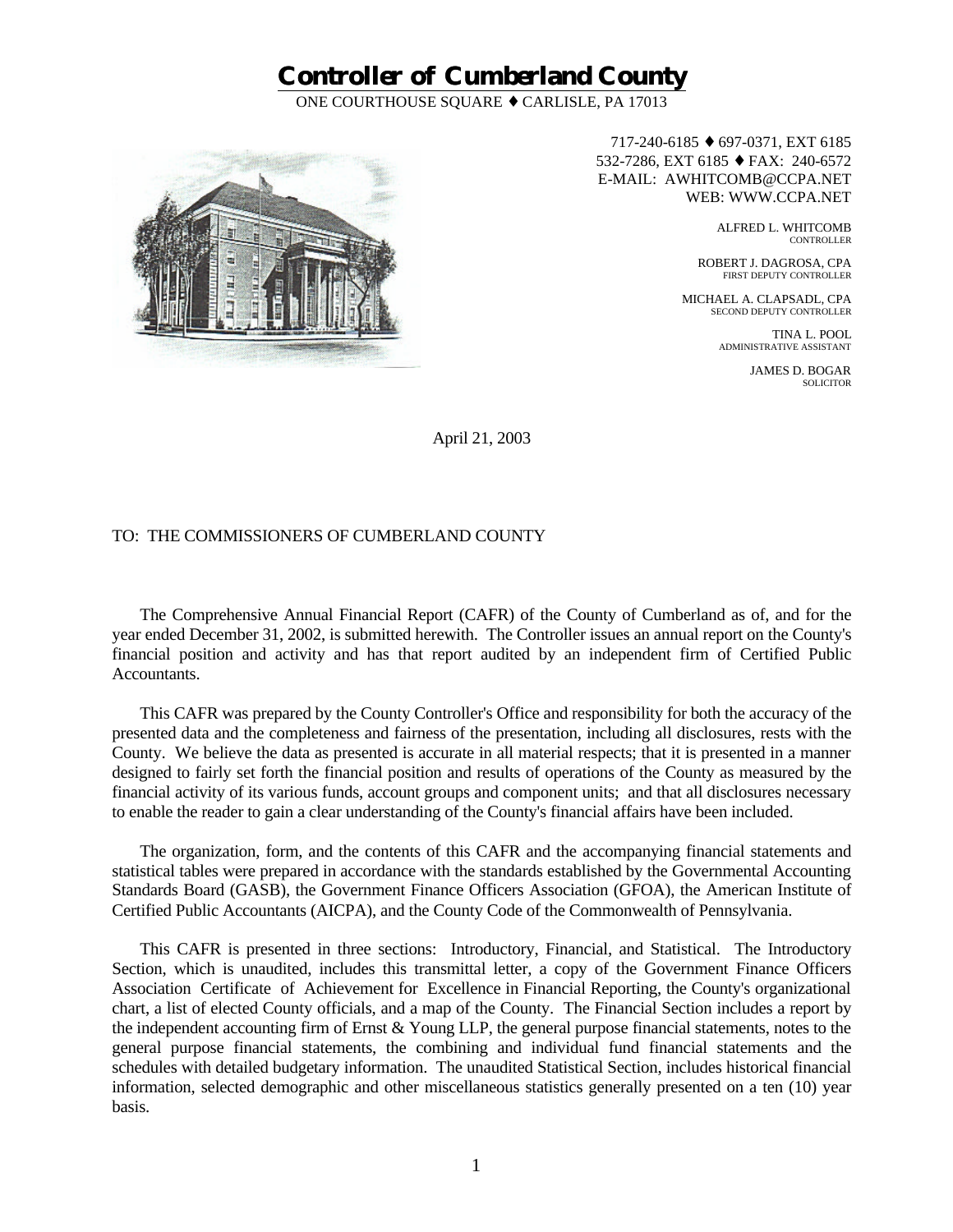In order to comply with the Single Audit Act of 1996 and the United States Office of Management and Budget's Circular A-133, Audits of States, Local Governments, and Non-profit Organizations, Cumberland County is required to have an annual single audit. A schedule of expenditures of federal awards, the independent auditor's report on internal controls and compliance with applicable laws and regulations and a schedule of findings and questioned costs are included in a separate Single Audit report. The Single Audit report is not a part of this CAFR.

#### FINANCIAL REPORTING ENTITY

This CAFR includes all funds and account groups of the County as well as all of its component units. Component units are legally separate entities for which Cumberland County is financially accountable. Discretely presented component units are reported in separate columns in the combined financial statements in order to emphasize that they are legally separate from Cumberland County and to show their financial position and results of operations. The County provides a full range of services including the court system, prison, nursing home and human service programs. In addition to general governmental activities, the governing body appoints voting board members and has other financial accountability for the Cumberland County Municipal Authority; the Conservation District; and the Cumberland County Industrial Development Authority. The Conservation District and Cumberland County Industrial Development Authority are reported as discretely presented component units. Additionally, the County is a participant with other municipalities in a joint venture that provide service to the constituents of all the participants. The joint venture is entitled the Cumberland, Dauphin, and Harrisburg Transit Authority.

# ECONOMIC CONDITION AND OUTLOOK

Cumberland County is a fourth class county founded January 27, 1750. It is governed by an elected Board of Commissioners consisting of three (3) members. The County is located in the south central part of the state, between two (2) Appalachian Mountain Ranges. Generally, the County's boundaries follow definite physical features. It is bounded on the North by the Blue Mountain Range, on the East by the west bank of the Susquehanna River, on the South its southeastern boundary follows the Yellow Breeches Creek from the Susquehanna River to Williams Grove with the remainder of its southeastern and southern boundary following Mains Run, Gum Run, Middle Spring Creek and Laughlin Run. There are eleven (11) boroughs and twenty-two (22) townships in the County. Harrisburg, the State Capital of Pennsylvania, is located in the county adjacent to Cumberland County. The County has a land area of 555 square miles and a population of 213,674. Twenty-nine percent of the land is in forest and fifty-four percent is in crop and pasture land. It is the 18th most populous county in the state and ranks 40th out of 67 counties in size.

The Pennsylvania Turnpike, a major east-west highway, and Interstate 81, a major north-south highway, intersect in Cumberland County creating one of the major crossroads of the nation. Another major northsouth artery is U.S. Route 11. Interstate 83 provides quick access to Baltimore and Washington, D.C. The route 581 connector to Route 81 provides a beltway around Harrisburg connecting I-81, I-83 and Route 11. This network of highways has caused the County to become a hub for trucking terminals and distribution centers. Bus service is available to County residents through Capital Area Transit System, Capitol Bus Company and Greyhound. Taxi service is provided by various companies. Train service is available from Amtrak in nearby Harrisburg. Airline service is available from nearby Harrisburg International Airport.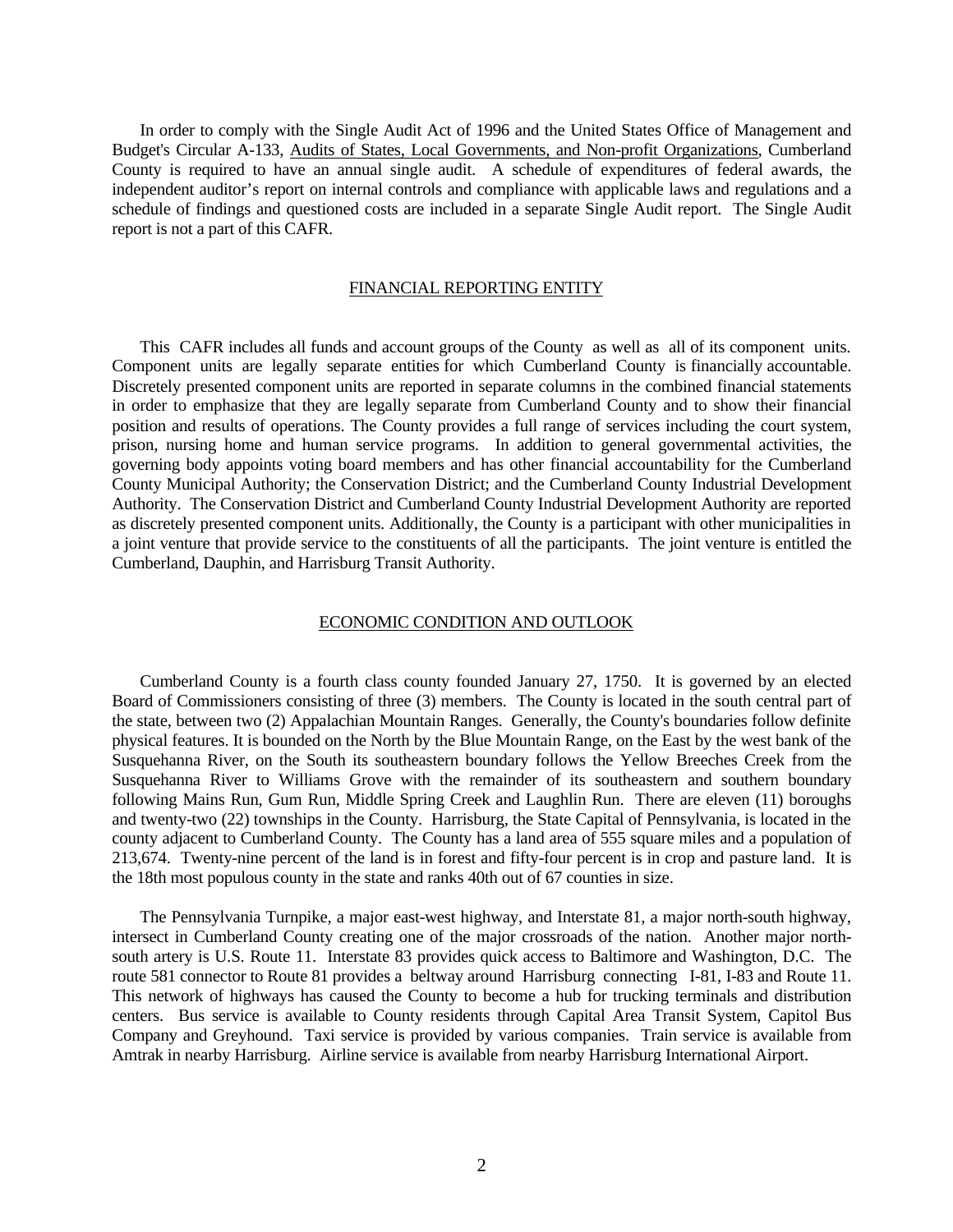Every part of the County is in close proximity to many cultural, historical and tourist attractions - Harrisburg, the State Capital; Washington, D.C., the Nation's Capital; Gettysburg, the Civil War Battlefield; Inner Harbor in Baltimore, Maryland; and Hershey, with its well-known Hershey Park.

When compared with the economic condition nationwide, Cumberland County continues to show growth and is in good financial condition. The County's population has increased 9.4% from 1990 to 2000. Per capita income went from \$17,873 in 1990 to \$29,218 in 2000. The costs for housing and consumer goods and services are reasonable when compared to other regions. Higher education enrollment and new construction have remained steady. Over half of the area's students go on to higher education. The County's unemployment rate, which was 3.6% at the end of 2001, is well below both the state and national unemployment rate. Regional salaries for various occupations are comparable to wages paid in other parts of the State for the same occupations. Employers are diversified and include government, manufacturing, distribution/warehouse complexes, printing, electronics, retailers (grocery/drugs) and trucking. The outlook is for continued stable growth within the County.

# MAJOR INITIATIVES

The County's major initiatives are part of the 2002 Cumberland County Commissioners' Management Plan. The Management Plan is a companion to the 2002 Budget that provides a synopsis of major activities of County departments to supplement revenue and expenditure data. These documents are part of a continuing effort by the County Commissioners Office to publish information regarding the operations of County government and to point out important initiatives that are underway to serve residents of Cumberland County.

#### **ADMINISTRATION AND FINANCE**

• **Computer-based Finance System**—During 2002, the County concluded an extensive review of its business processes and financial workflows in preparation for the selection of its next generation of computer-based financial management systems. The County used this work product to select a new financial management or "Enterprise Resource Planning" (ERP) system to improve its accounting operations and financial reporting capacity.

During 2002, the County issued a Request for Information to seek a qualified technology vendor to supply the core software package. A project manager was hired to coordinate efforts to select and coordinate the deployment of ERP to support financial management activity within all County departments. After an extensive proposal review and vendor interview process, the County selected Lawson Software. Beginning in 2004, the County expects to begin replacing software applications used to manage personnel, payroll, purchasing, general accounting, and other areas of County operations such as contract management.

• **Employee Compensation Study**—During 2002, the County continued work on a broad scale review of employee compensation. The County has convened a Compensation Committee representing various offices of County government to work with Maximus, a consultant group with expertise in compensation plans for government and private sector organizations. The goal of the study is to establish a plan for employee compensation that will be both internally equitable and externally competitive with the Cumberland County labor market. A significant component of the study is the survey and analysis of employee job functions and the application of a quantitative scoring system to determine appropriate compensation for each position. The County employs approximately 1,200 people and is one of the largest employers in the County.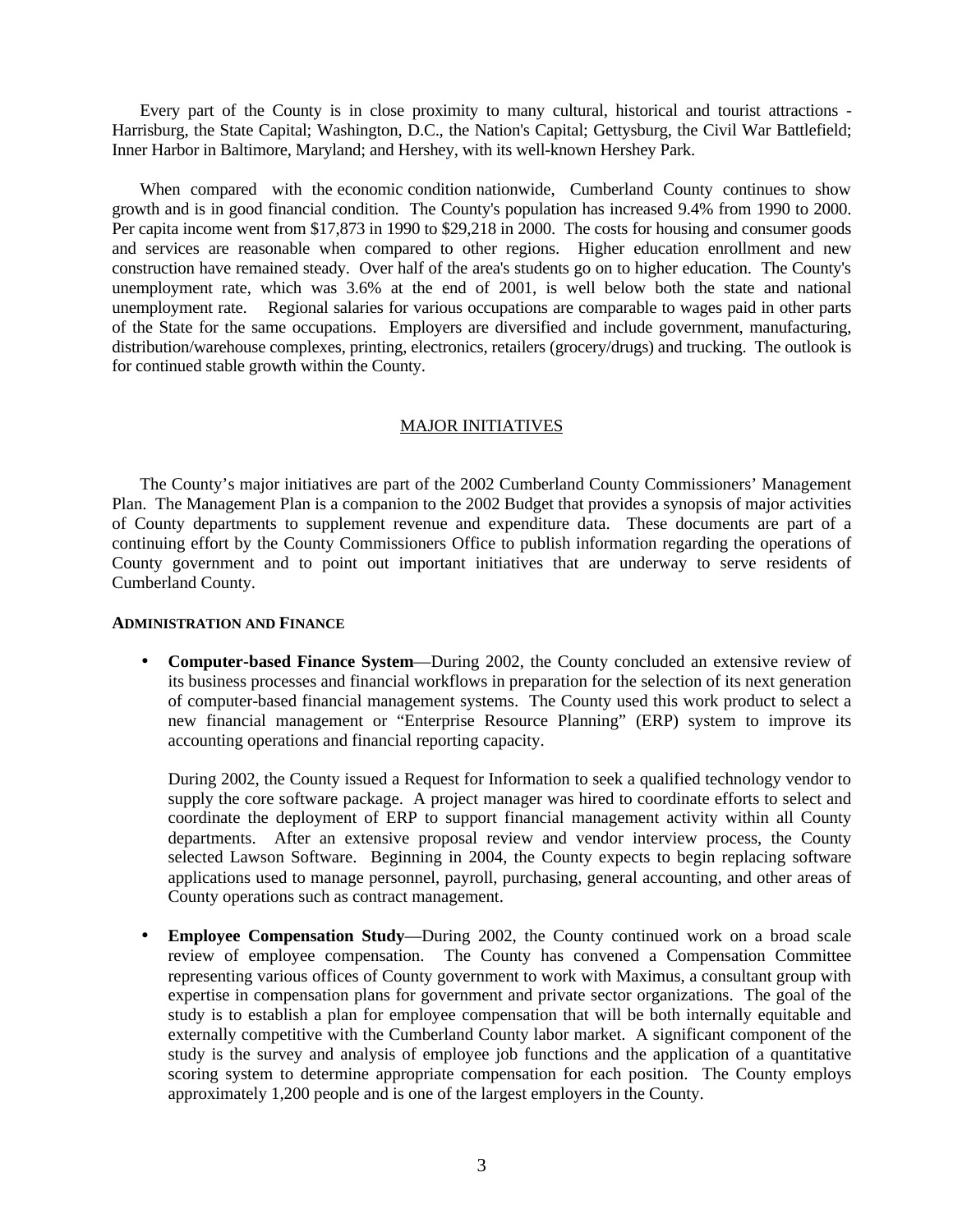- **Financial Closing Process**—The County is engaged in a broad scale review of the systems and methods used to manage and record financial operations. During 2002, the County continued its efforts to refine financial "closing procedures" to improve the timeliness and completeness of financial reporting. The outcome was timely and accurate financial reports, such as balance sheets and cash flow statements, to aid in day-to-day management decisions and financial reporting throughout the budget year.
- **Geographic Information System**—During 2002, the County completed the process of converting tax map data and aerial photographs into an integrated map and data system. The goal of the County is to build an extensive Geographic Information System (GIS) to support traditional tax mapping functions as well as newer uses such as the 911 computer aided dispatch system. GIS allows for the creation of multiple layers of data related to underlying road and parcel maps. Future uses of the system include mapping of planning data, crime data and infrastructure data.
- **Growth in County Information Technology**—During 2002, the County Information Management and Technology Office (IMTO) accomplished an array of significant improvements to the County technology infrastructure including:

**County Website and e-Business**—The County unveiled a new intranet to support internal communications and operations within County government. The web-based system deploys "DSF" (delivery sequence file) technology to streamline the creation of web resources. Cumberland County was selected by the County Commissioners Association of Pennsylvania (CCAP) as a demonstration site for the use of DSF web technology. The tool will be used to significantly upgrade the County Internet site, www.ccpa.net.

**Network Expansion and Resource Management**—With significant support from state and federal funding sources, the County has deployed a secure, high-speed data network to support County operations. The system utilizes the Pennsylvania Justice Network security standards, advanced firewalls and switching technology in support of over 700 end users on the network. Over 50% of technology expense has been supported with grants and special revenue sources other than from general fund sources. The County has implemented a system for life cycle management and replacement of hardware and the systematic licensing and upgrade of necessary software.

**Justice Network (JNET)—Cumberland County continued its close working relationship with** JNET, the Pennsylvania Justice Network. The County has served as the development and demonstration site for a broad array of criminal justice technology including electronic fingerprinting technology and digital photos of defendants. The State has provided the County with "T3" bandwidth to connect with the statewide information network. This bandwidth provides the capacity to streamline connections between County offices and state agencies.

• **Improved Budget Process**—During 2002, the County Finance Office continued its analysis of recommendations from the Government Finance Officers Association (GFOA) regarding best practices for the preparation and publication of government budgets. The Finance Office began implementing elements of the GFOA recommended "best practices" for budget development. The County continued its use of performance measurement as a basic component of the annual budget development and program management process. Each department is required to submit details regarding its core activities and operational plans with performance indicators as part of the annual budget process. The County has also engaged in an analysis of operations using benchmark data from comparable counties throughout Pennsylvania.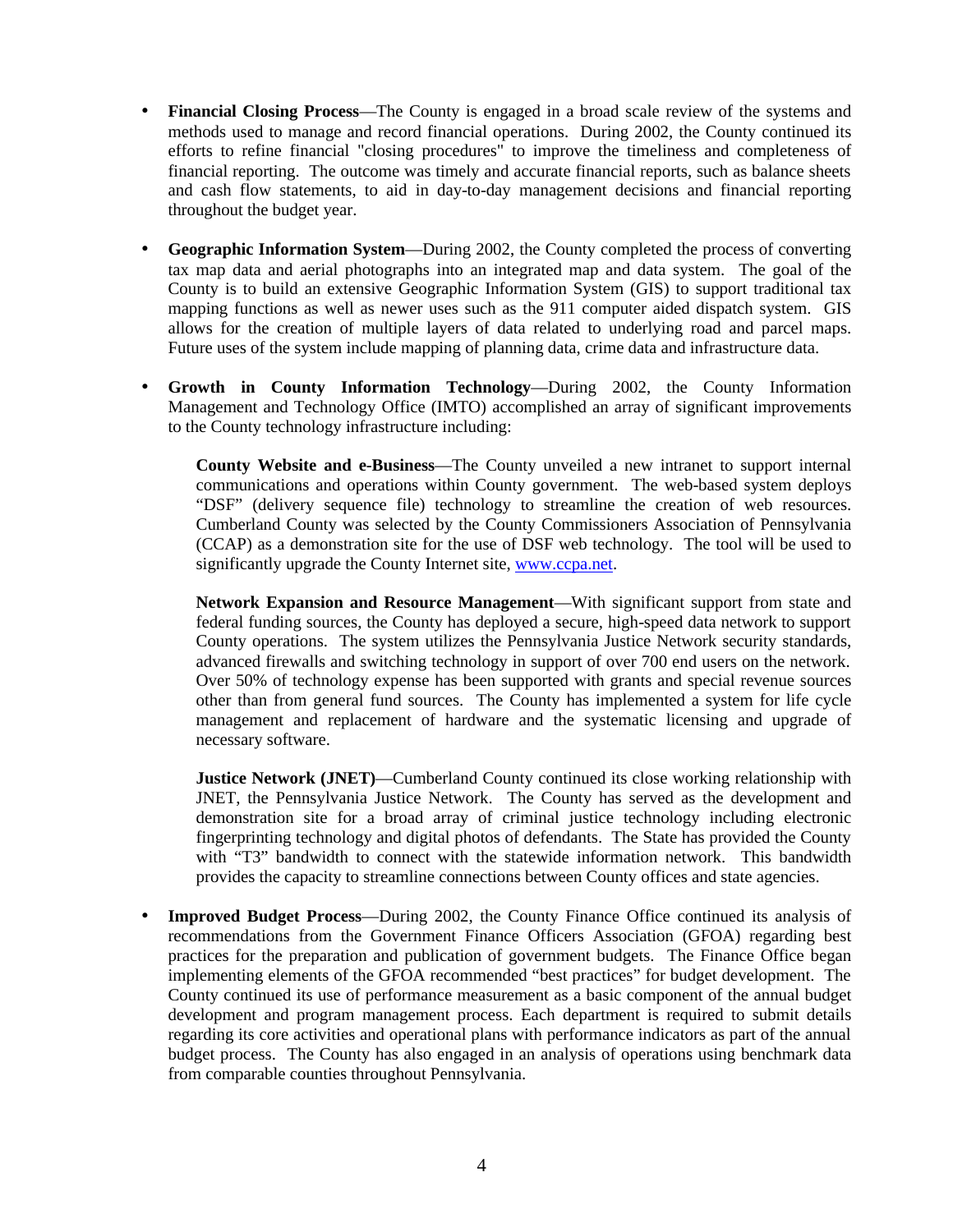- **Improved Contract Management Process**—In preparation for the deployment of ERP, the County has created a database to track all contracts. All contracts are now issued reference numbers that allow for the cross reference of vouchers paid to the underlying County contract.
- **Property Reassessment**—During 2002, Cumberland County utilized the new property values established in 2001. The values were developed through the first comprehensive reassessment of property values in almost thirty years. The result of this intensive process was the creation of market-based values for all (over 88,000) properties in Cumberland County. Due to a recent change in Pennsylvania law, the County replaced the former 25% basis for valuation and changed to a 100% assessment based on market value. As a result of the reassessment process, property assessment data is now published via the Internet at the County web site, www.ccpa.net.

A key component of the reassessment process was the acquisition of technology and the development of on-staff assessors. During 2002, the County Assessment Office deployed laptopbased software that allows assessors to directly enter data changes in the field or property location. This new tool simplifies data collection and avoids transcription and re-keying errors.

Cumberland County is poised to become the first county in Pennsylvania to successfully implement a periodic reassessment process. The goal of this strategy is to assure that equitable, market-based values are used as the foundation of the local taxing structure.

# **COURTS AND LEGAL RECORDS**

- **Row Office Document Imaging and Automation Initiative**—The Recorder of Deeds, working in cooperation with the County Records Committee and the IMTO, revised its business process to integrate document imaging technology to improve the record management process for the office and generate permanent microfilm records. The experience gained in this pilot effort will be used to help other departments deploy on-line systems with integrated scanning technology.
- **Administrative Office of Pennsylvania Courts Automation Project**—The Clerk of Courts continued preparations to serve as the pilot site for the deployment of a statewide computer system to support the operations of the Court of Common Pleas throughout Pennsylvania.
- **Internet Access to Public Records**—During 2002, the County IMTO expanded the capacity of the County web site to begin serving as a portal to public records. As a pilot project, IMTO began working with the Recorder of Deeds and other offices to begin publishing county-based records via the Internet. IMTO has successfully published assessment data and election results as searchable data over the Internet. These efforts to develop web oriented access to County records will continue through 2003.
- **Prothonotary Records Improvement Project**—During 2002, the Prothonotary, working in cooperation with the County Records Committee and IMTO utilized scanning technology as part of a joint effort to improve the business process in the office. This office is one of the pilot offices testing the use of new scanning technology.
- **Law Library Automation—**During 2002, the County continued work with the Cumberland County Bar Association to consider ways to improve and automate components of the County Law Library. One new initiative is the publication of opinions from the Cumberland County Court of Common Pleas using digital imaging and retrieval technology. Efforts will continue during 2003 to further automate certain reference materials to reduce the burden of periodic updates associated with hard copy materials. Key holdings will be maintained in print form.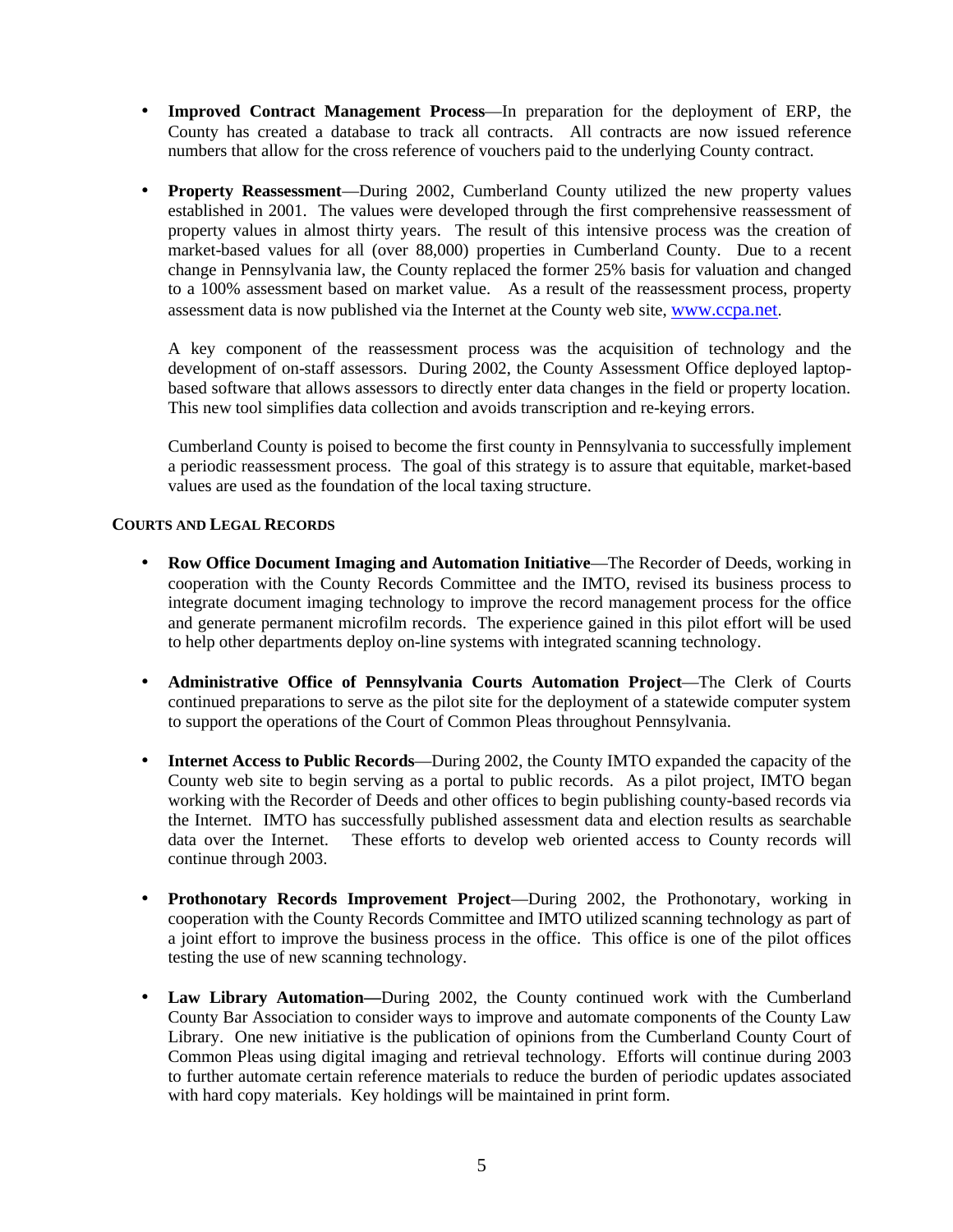# **ECONOMIC DEVELOPMENT AND LAND USE**

- **New Economic Development Department**—During 2002, the newly established County Economic Development Department expanded its efforts to recruit new business prospects, retain existing businesses, and expand entrepreneurial development in the County. The emerging organization works to maintain strong links to local Chambers of Commerce and business interests as part of its overall development process.
- **Hotel Tax**—2002 was the first full year of implementation for the countywide hotel tax. Recent legislation authorized the County to establish a "room rental tax" to generate revenue in support of local and regional tourism. The two percent hotel tax supports a tourist agency to promote the development and expansion of tourism and commerce. The Tourist Promotion Agency (TPA) receives 50 percent of all revenue generated with the remaining supporting projects including the Army Heritage Center, the light rail initiative, and the Cumberland County Economic Development Office.

# **ELECTIONS AND ELECTED OFFICIALS**

- **Statewide Voter Registration System**—During 2002, the County Election Office was chosen to serve as a pilot site for SURE (Statewide Uniform Registry of Voters), the recently authorized statewide voter registration system for Pennsylvania. When fully deployed, voter registration forms processed through state agencies and transactions from other counties will be processed through electronic transfer of voter records. The system will also feature on-line access to voter registration data throughout the state to aid in resolving registration questions on Election Day.
- **Election Results on the Internet**—The County Election Office expanded its use of the Internet to publish election night results as the votes were tabulated. The web site also provides other election-related information including the location of polling sites. Various election and voter registration related forms are also available for easy access and download. During 2002, the Election Office established a hotline for local election officials to improve problem resolution throughout Election Day. In addition, the County also established a special phone bank to field voter calls on Election Day.

# **PUBLIC SAFETY AND CRIMINAL JUSTICE**

• **New 800 MHz Emergency Communications System**—The County, working closely with state and local officials, completed its plans and signed key contracts necessary to deploy a state-of-theart emergency communications system. The County joined forces with the Commonwealth of Pennsylvania to take advantage of the State's buying power to purchase and deploy an 800 MHz radio communications system. By "piggybacking" on this process, the County realized substantial savings that could be passed on to municipalities to help offset the cost of new equipment. The County is providing financial assistance towards the purchase of communications equipment for police, fire and emergency personnel. Deployment of the system progressed during 2002 and will continue through 2003.

The County began testing the radio network on County buses used as part of the paratransit services offered by the County Transportation System. The County is waiting for the approval and deployment of two remaining tower sites before initiating use in emergency services. Early results have met or exceeded expectations regarding quality of signal coverage.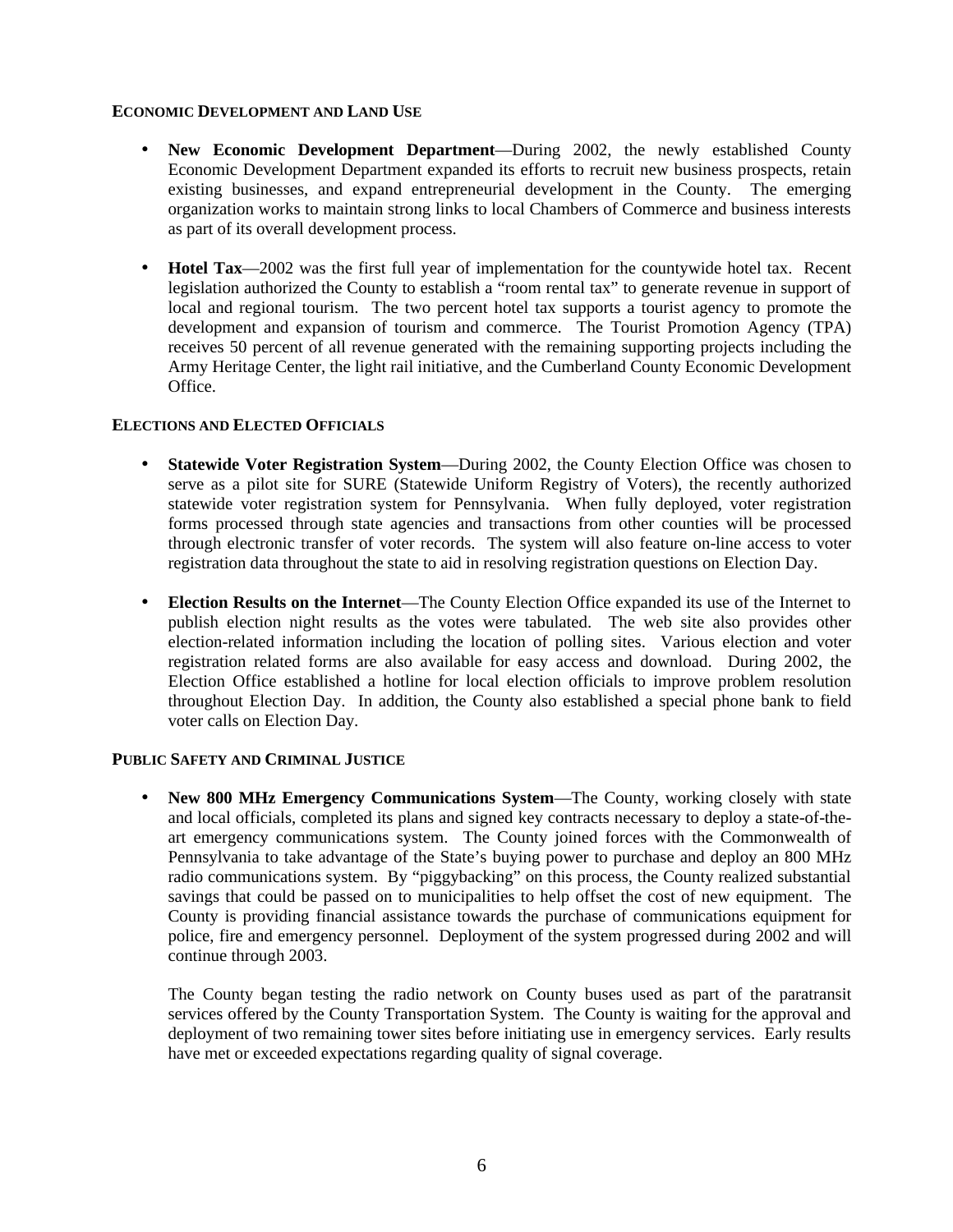- **Central Processing**—The County has improved its operation of Central Processing Centers to assist local and state police in processing arrests within the County. The Centers help expedite the arrest process while allowing police to return to patrol more quickly. The Centers also provide regional access to technology-based law enforcement tools such as computerized fingerprint and photo matching systems. Operating such equipment on a Countywide basis provides access to local police departments that otherwise could not afford to acquire and operate such systems. During 2002, Cumberland County will continue to work with the Commonwealth's Pennsylvania Justice Network and other state agencies as a demonstration site for an array of law enforcement information and technology solutions.
- **Criminal Justice Information Network**—Cumberland County has been selected as a pilot county for an array of criminal justice technology projects. During 2002, the County deployed a Justice Hub server to facilitate the exchange of local criminal justice data residing in diverse data platforms. The system design and test deployment was based on a criminal justice workflow analysis facilitated by County staff as part of a fourteen-county Criminal Justice Integration Project. The County has received and installed an array of computer system enhancements through The Pennsylvania Commission on Crime and Delinquency as part of the County Integration Project.

# **LIBRARY SYSTEM**

• **Expanded Library Services**—Cumberland County has established a partnership with the Cumberland County Library System to reduce the cost of maintaining Internet connectivity and other technology resources such as County-wide e-mail. The County provides special funding to support the expansion of technology throughout the network of local libraries to improve library services and to enable libraries to serve as points of public access to government information via their Internet workstations. Several County libraries have expanded their hours to include Sundays. As such, these sites can provide expanded electronic access to County government, especially for residents who do not have Internet access at home.

# **HEALTH AND HUMAN SERVICES**

- **Claremont Nursing and Rehabilitation Center Redesign**—Cumberland County concluded phase one of substantial renovations at the Claremont facility. The goal for the approximately 14 million dollar project is to modernize the facility, improve care for its residents, and develop the capacity to deliver specialized services to meet the needs of County residents. During 2002, the facility operated its state-of-the-art residential care center for Alzheimer patients and a new dining facility. The County is concluding work on the kitchen, laundry and other key areas that help provide quality services to the residents of the facility. Planning has begun and will continue during 2003 for strategic renovations within the multi-story "tower" portion of the Claremont complex.
- **HealthChoices and Behavioral Health Services**—Cumberland County joined with Dauphin, Lebanon, Lancaster and Perry Counties to create the Capital Area Behavioral Health Collaborative. This coalition of counties was formed to implement the HealthChoices managed care initiative for Medicaid recipients in need of drug and alcohol or mental health services in the region. The program completed the 2002 implementation year successfully.
- **Specialized Human Services Programs**—Cumberland County human service programs will continue to explore new ways to reach residents of the County with specialized services needs. Programs that have emerged to reach under-served populations with an emphasis on prevention and early intervention strategies include the Patch Program, Student Assistance Services, Child and Adolescent Service System Program, and Communities That Care.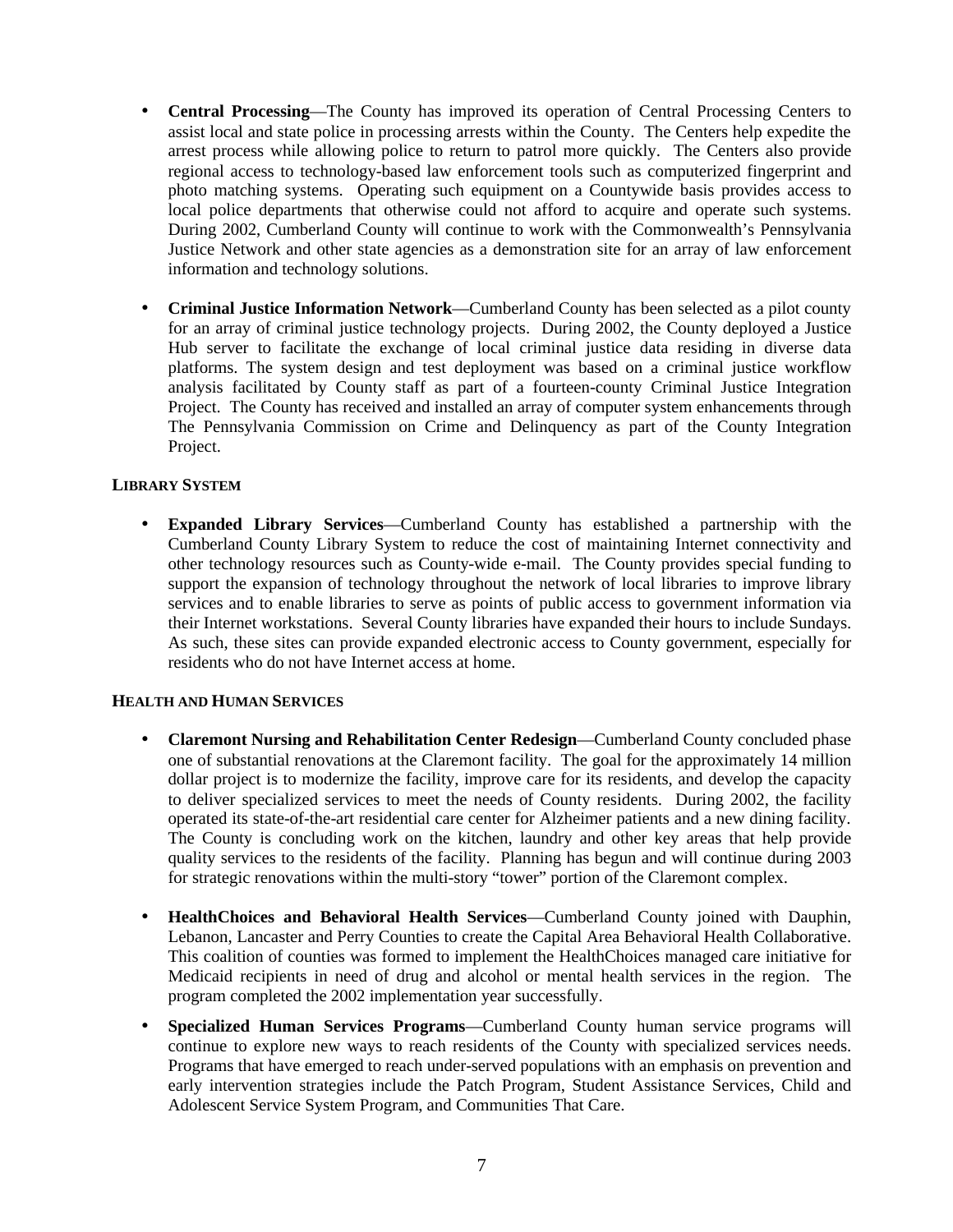• **Human Services Coordination—**During 2002, the County utilized its Human Services Policy Team to improve planning among the County human service agencies. The Policy Team will be responsible for developing and implementing strategies to improve service delivery to County residents. The group will also provide recommendations to the County Commissioners regarding long-term funding strategies and designs for system improvements including expanded use of technology.

# ACCOUNTING SYSTEM AND BUDGETARY CONTROL

All governmental and agency funds utilize the modified accrual basis of accounting, with revenue being recorded when susceptible to accrual (i.e. both measurable and available). Available means collectible within the current period or soon enough thereafter to pay current liabilities. Expenditures are generally recognized when the related fund liability is incurred except for: (1) principal and interest on general long-term debt, which is recognized when due, and (2) compensated absences and certain selfinsurance costs, which are recognized when the obligations are expected to be liquidated with expendable, available financial resources. Financial statements for the proprietary funds and employees retirement trust fund are maintained on the accrual basis, with revenue recognized when earned and expenses recorded when incurred.

In developing and evaluating the County's accounting system, consideration is given to the adequacy of internal controls. Internal controls are designed to provide reasonable, but not absolute assurance regarding: (1) the safeguarding of assets against loss from unauthorized use or disposition, (2) the reliability of financial records for preparing financial statements, and (3) maintaining accountability for assets. The concept of reasonable assurance recognizes that the cost of internal control should not exceed the benefits likely to be derived and that the evaluation of cost and benefits requires estimates and judgments by management.

All internal control evaluations occur within the above framework. We believe that the County's internal controls (1) adequately safeguard assets, (2) provide reasonable assurance of proper recording of financial transactions, and (3) maintain accountability for assets.

The County maintains budgetary controls which ensure compliance with legal provisions embodied in the annual appropriated budget that is adopted by the County Commissioners by December 31 of the previous year. The legal level of control is the individual fund level. Purchase orders which result in an overrun of major expenditure classification balances are not released until additional appropriations are made available. Appropriations lapse at the close of the fiscal year to the extent that they have not been expended.

# EXPLANATION OF FUND STRUCTURE

The accounts of the County are organized on the basis of funds and account groups, each of which is considered a separate accounting entity. The operations of each fund are accounted for with a separate set of self-balancing accounts that comprise its assets, liabilities, fund equity, revenues and expenditures or expenses, as appropriate. Government resources are allocated to and accounted for in individual funds based upon the purposes for which they are to be spent and the means by which spending activities are controlled. Additional information regarding the various fund types and account groups utilized by the County is available in Note 2 of the Financial Statements.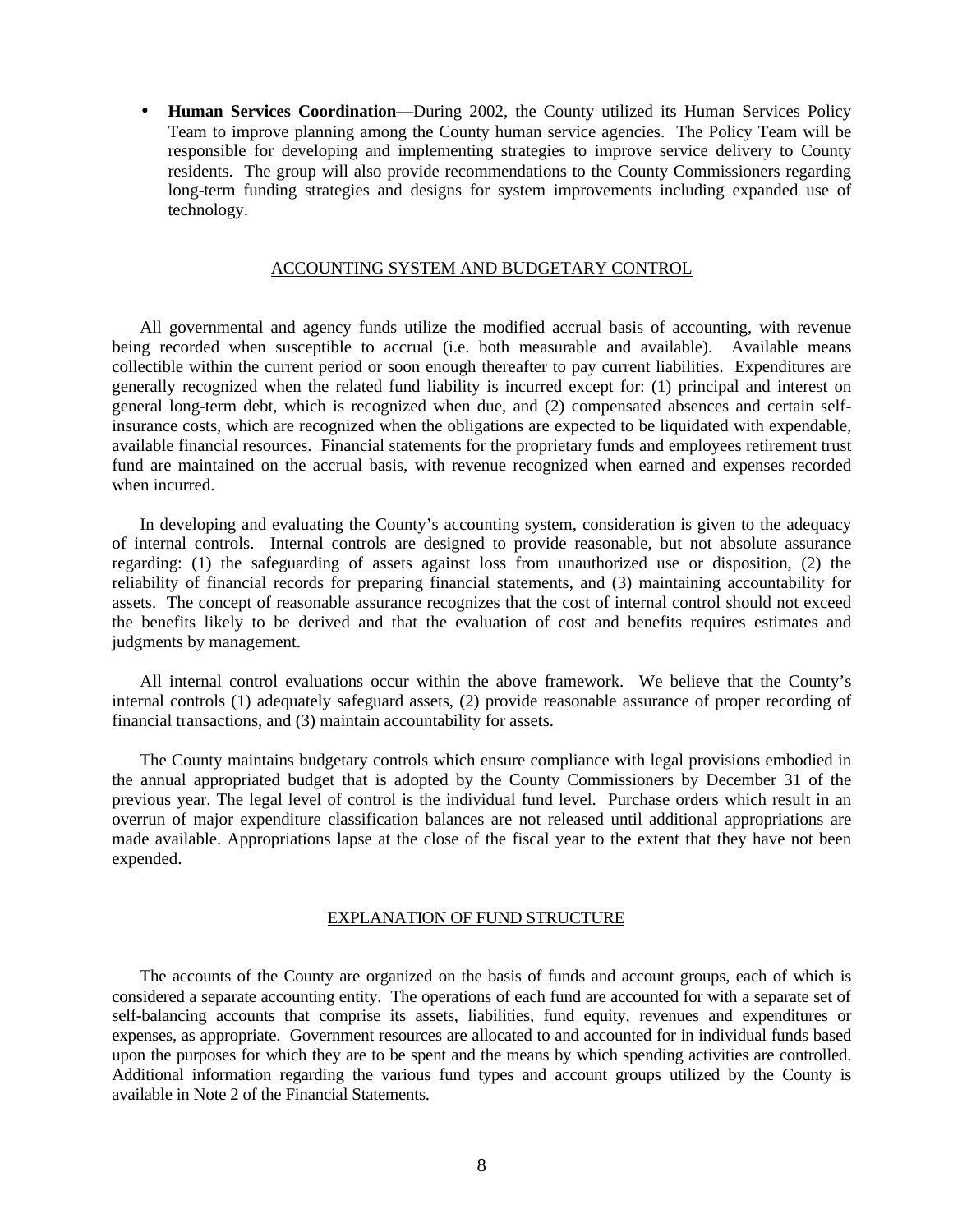### GENERAL GOVERNMENTAL FUNCTIONS

The following schedule presents a summary of revenues for general governmental functions (governmental fund types, fiduciary fund types and discretely presented component units) for 2002 in comparison to the prior year.

#### COMPOSITION OF 2002 REVENUES

|                           | Percent<br>of |        |              | Increase<br>(Decrease) | Percent of<br>Increase |
|---------------------------|---------------|--------|--------------|------------------------|------------------------|
| Revenues                  |               |        |              |                        |                        |
|                           | 2002*         | Total  | 2001*        | From 2001              | (Decrease)             |
| <b>Real Estate Taxes</b>  |               |        |              |                        |                        |
| w/o library               | \$26,265,877  | 29.2%  | \$22,346,929 | \$3,918,948            | 17.5%                  |
| Per Capita Taxes          | 681,310       | 0.8    | 647,380      | 33,930                 | 5.2                    |
| <b>Hotel Tax</b>          | 804,663       | 0.9    | 666,192      | 138,471                | 20.8                   |
| Licenses and Permits      | 124,231       | 0.1    | 97,294       | 26,937                 | 27.7                   |
| Grants                    | 51,012,842    | 56.8   | 18, 135, 135 | 32,877,707             | 181.3                  |
| <b>County Charges</b>     | 7,344,461     | 8.2    | 6,619,131    | 725,330                | 11.0                   |
| <b>Court Costs, Fines</b> |               |        |              |                        |                        |
| and Forfeits              | 1,349,774     | 1.5    | 1,303,068    | 46,706                 | 3.6                    |
| Interest                  | 664,839       | 0.7    | 866,918      | (202,079)              | (23.3)                 |
| Contributions and Other   | 1,577,235     | 1.8    | 292,802      | 284,433                | 22.0                   |
| <b>TOTAL</b>              | \$89,825,232  | 100.0% | \$51,974,849 | \$37,850,383           | 72.8%                  |

\* Includes Expendable Trust Fund and Component Unit

Revenues for general governmental functions (all governmental fund types, fiduciary fund types, and component units) totaled \$89,825,232 in 2002, an increase of 72.8%.

Real Estate Tax (without library) revenue increased by \$3,918,948 in 2002 primarily due to new construction and a tax rate increase in 2002.

Hotel Tax revenue increased by \$138,471 in 2002. The County began collecting hotel occupancy monies in April 2001. The amount for 2002 represents twelve months of collections compared with nine months in 2001.

Grant revenue increased by \$32,877,707 in 2002. This increase is primarily due to the reporting of two new blended component units, the Cumberland-Perry Mental Health and Mental Retardation Program and the Cumberland-Perry Drug and Alcohol Commission, as special revenue funds in 2002. These programs had grant revenues of \$20,501,640 and \$2,200,459 in 2002, respectively. In prior years these component units were not included in the reporting entity of the County as they were considered joint ventures. The remaining increase is due primarily to the following:

• HealthChoices, a new managed care program, operated for twelve months in 2002 compared to three months in 2001 and increased grant revenues by \$7,299,132.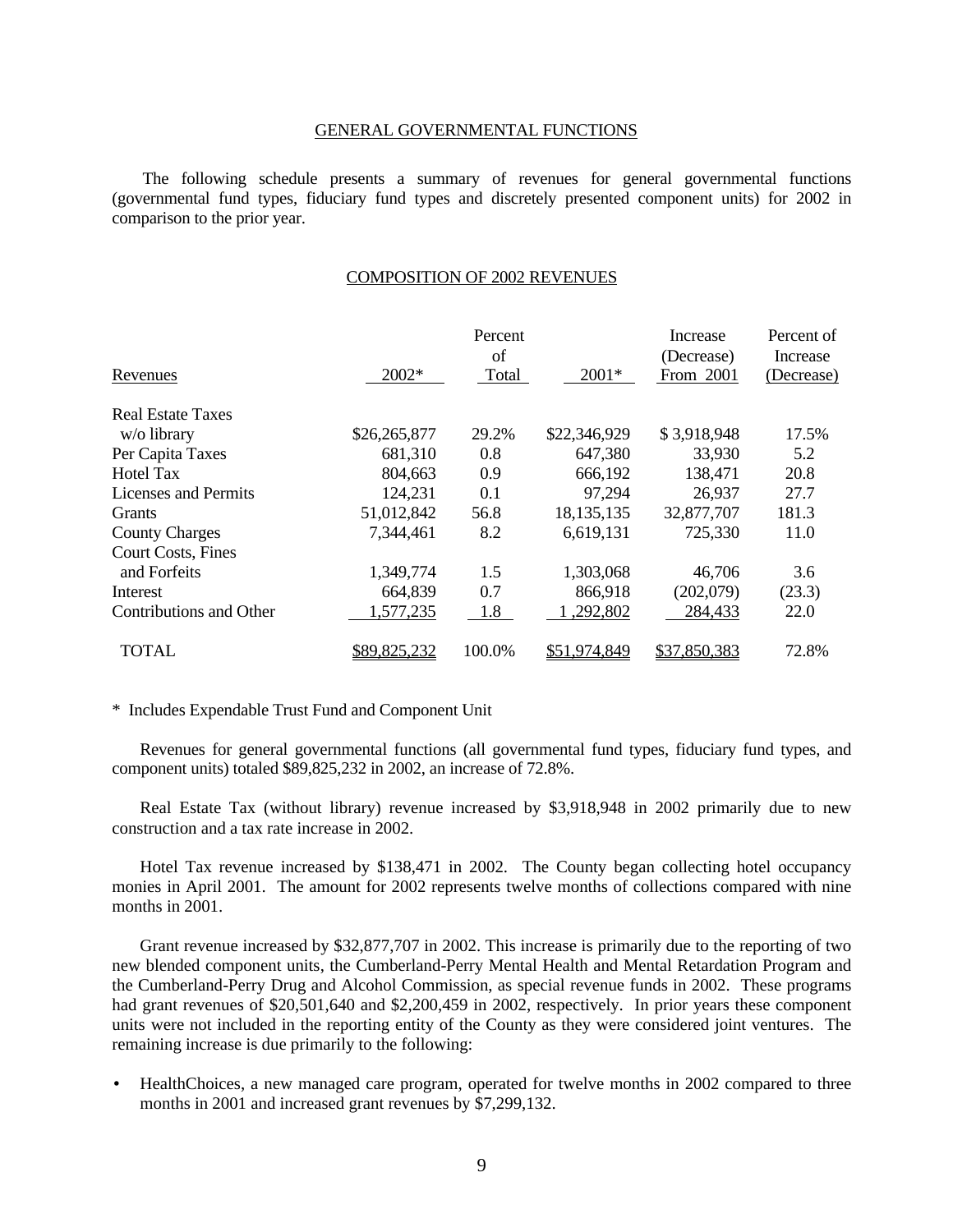- Children and Youth grant revenues increased by \$1,094,564 due to an increase in the amount for the ACT 18 program and an increase in Title IV-E monies due to an increase in child placements.
- Additional grant funding was received in 2002 of \$525,949 for development work at the site of the Army Heritage Museum.
- Victim Witness received an additional grant for \$400,000 to fund a technical project for victim services.
- Attendant Care Waiver and Attendant Care Act 150 programs received an increase of \$240,000 due to an increase in clients and in authorized service hours.
- The County's Domestic Relations Office received a \$235,440 increase in revenues due to reimbursements for the entire year for the expenditures of the Support Master and maintenance service on the renovated third floor.

County Charges increased by \$725,330 in 2002 primarily due to the following:

- Recorder of Deeds' county charges increased by \$232,096 because of the large increase in mortgage refinancing activity.
- The County Prison housed more inmates from other counties in 2002. This increased county charges by \$125,148.
- Tax Claims received more delinquent tax bills from tax collectors. This increased fees by \$55,406.
- The \$3 fee increase for the Records Improvement Fund beginning in June 2002 and the large increases in mortgage refinancing activities increased county charges by \$106,637.
- Children and Youth charges increased by \$89,580. This was due to a \$30,167 increase for reimbursement of caseworkers' salaries and a \$59,412 increase in child support and social security due to an increase in child placements.
- Affordable Housing charges increased by \$43,634 because of the large increase in mortgage refinancing activity.
- The Commonwealth assumed responsibility from the County's Domestic Relations Office for the collection and disbursement of support payments in late 2001. Therefore, the County experienced a decrease of \$55,778 in support processing fees in 2002.

Interest revenues decreased by \$202,079 in 2002 primarily due to lower interest rates.

 Contributions and other revenues increased by \$284,433 in 2002. This increase is primarily due to the reporting of two new blended component units, the Cumberland-Perry Mental Health and Mental Retardation Program and the Cumberland-Perry Drug and Alcohol Commission, as special revenue funds in 2002. In prior years these blended component units were not included in the reporting entity of the County as they were considered joint ventures. These programs had contributions and other revenues of \$148,176 and \$397,862 in 2002, respectively. The remaining decrease of \$261,605 is due primarily to the following:

- Offender Supervision had applied to the federal government and in 2002 received assets, which had been seized in a prior period. This increased revenue by \$34,652.
- Miscellaneous revenue decreased by \$190,043 due to recognition of prior years deferred revenue in 2001.
- Contributions decreased by \$124,000 due to a one-time contribution for the purchase of the Reed Building in 2001.

The following schedule details the composition of 2002 expenditures by source and presents the amount and percentage of increases and decreases in relation to all governmental fund types prior year expenditures.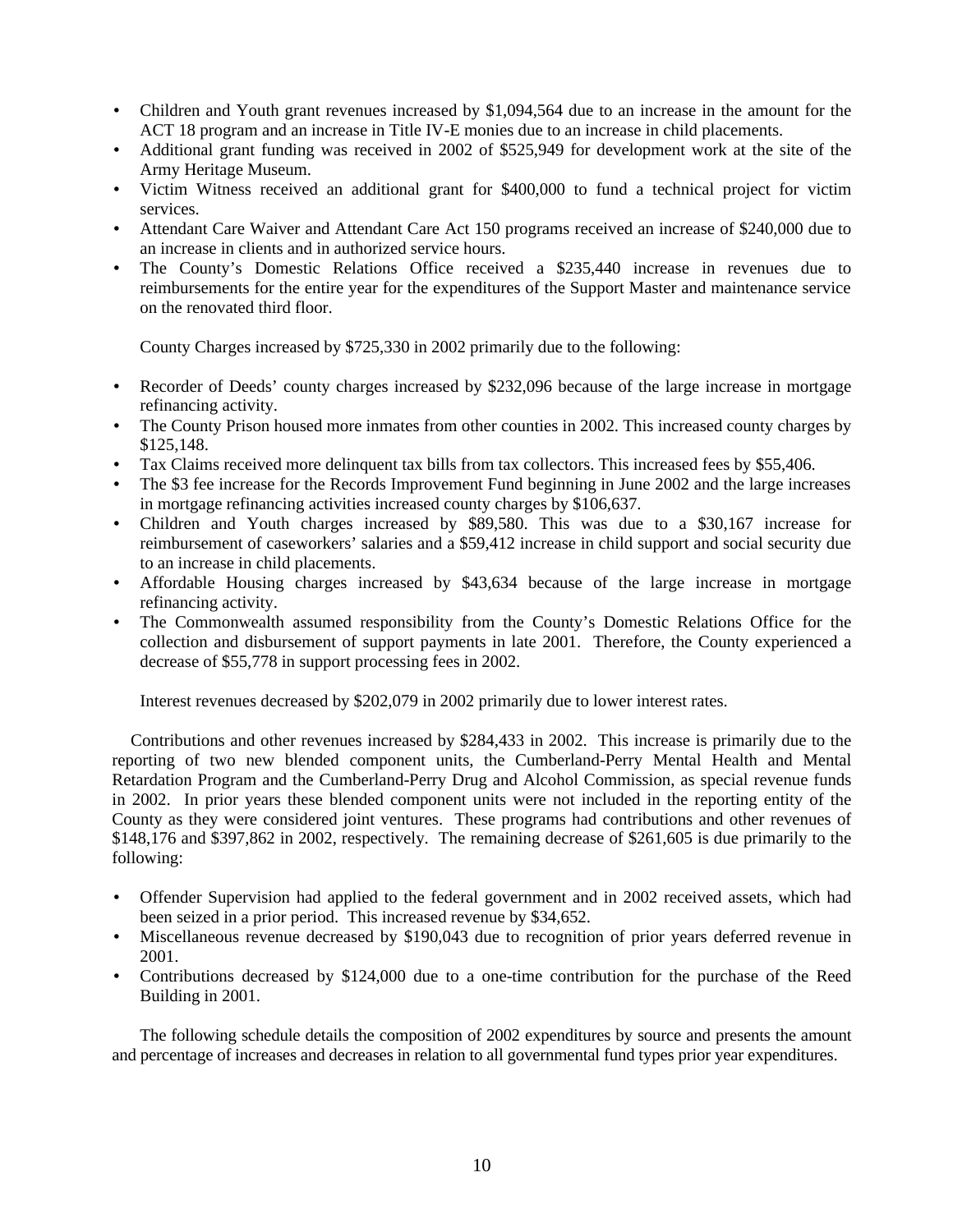# COMPOSITION OF 2002 EXPENDITURES

|                                     | Percent<br>of |        |              | Increase<br>(Decrease) | Percent Of<br>Increase |
|-------------------------------------|---------------|--------|--------------|------------------------|------------------------|
|                                     |               |        |              |                        |                        |
| <b>Expenditures</b>                 | 2002*         | Total  | 2001*        | From 2001              | (Decrease)             |
| Current:                            |               |        |              |                        |                        |
| <b>General Government</b>           |               |        |              |                        |                        |
| -Administrative                     | \$7,050,710   | 8.0%   | \$7,422,280  | \$ (371,570)           | (5.0)%                 |
| <b>General Government</b>           |               |        |              |                        |                        |
| -Judicial                           | 13,779,644    | 15.7   | 13,684,729   | 94,915                 | 0.7                    |
| <b>Public Safety</b>                | 8,975,357     | 10.2   | 8,719,373    | 255,984                | 2.9                    |
| Public Works and                    |               |        |              |                        |                        |
| Enterprises                         | 1,200,707     | 1.4    | 918,206      | 282,501                | 30.8                   |
| Human Services                      | 48,672,932    | 55.4   | 15,610,614   | 33,062,318             | 211.8                  |
| <b>Culture and Recreation</b>       | 2,225,385     | 2.5    | 1,494,286    | 731,099                | 48.9                   |
| <b>Conservation and Development</b> | 2,628,095     | 3.0    | 2,184,261    | 443,834                | 20.3                   |
| Other                               | 19,215        | 0.0    | 18,279       | 936                    | 5.1                    |
| Debt Service                        | 3,001,453     | 3.4    | 2,893,914    | 107,539                | 3.7                    |
| Capital Outlay                      | 340,760       | 0.4    | 405,509      | (64, 749)              | (16.0)                 |
| <b>TOTAL</b>                        | \$87,894,258  | 100.0% | \$53,351,451 | \$34,542,807           | 64.7%                  |

\*Includes Expendable Trust Fund and Component Unit

Expenditures for general governmental functions (all governmental fund types, fiduciary fund types, and component units) totaled \$87,894,258 in 2002 an increase of 64.7%.

Administrative expenditures decreased by \$371,570 in 2002 primarily due to the following:

- Janitorial services were outsourced in 2002, resulting in savings of \$131,232 due to the elimination of custodial staff positions.
- Expenditures decreased by \$84,773 in the Records Improvement Fund due to the completion of initial record retention initiatives within the row offices.
- Fewer computers were purchased by the Information Management and Technology Office is 2002. This decreased expenditures by \$66,551.
- The reassessment project, which was completed in 2001, had purchased computer equipment in 2001. This decreased expenditures by \$31,911.

 Public works and enterprises expenditures increased by \$282,501 in 2002 primarily due to the following:

- Solid Waste purchased new yard waste equipment in the amount of \$286,749 in 2002 to replace older equipment. This increase was partially offset by decreases in expenditures within the recycling events, engineering and other areas of \$129,479.
- Maintenance and emergency repair work costing \$125,231 was completed on two bridges in 2002.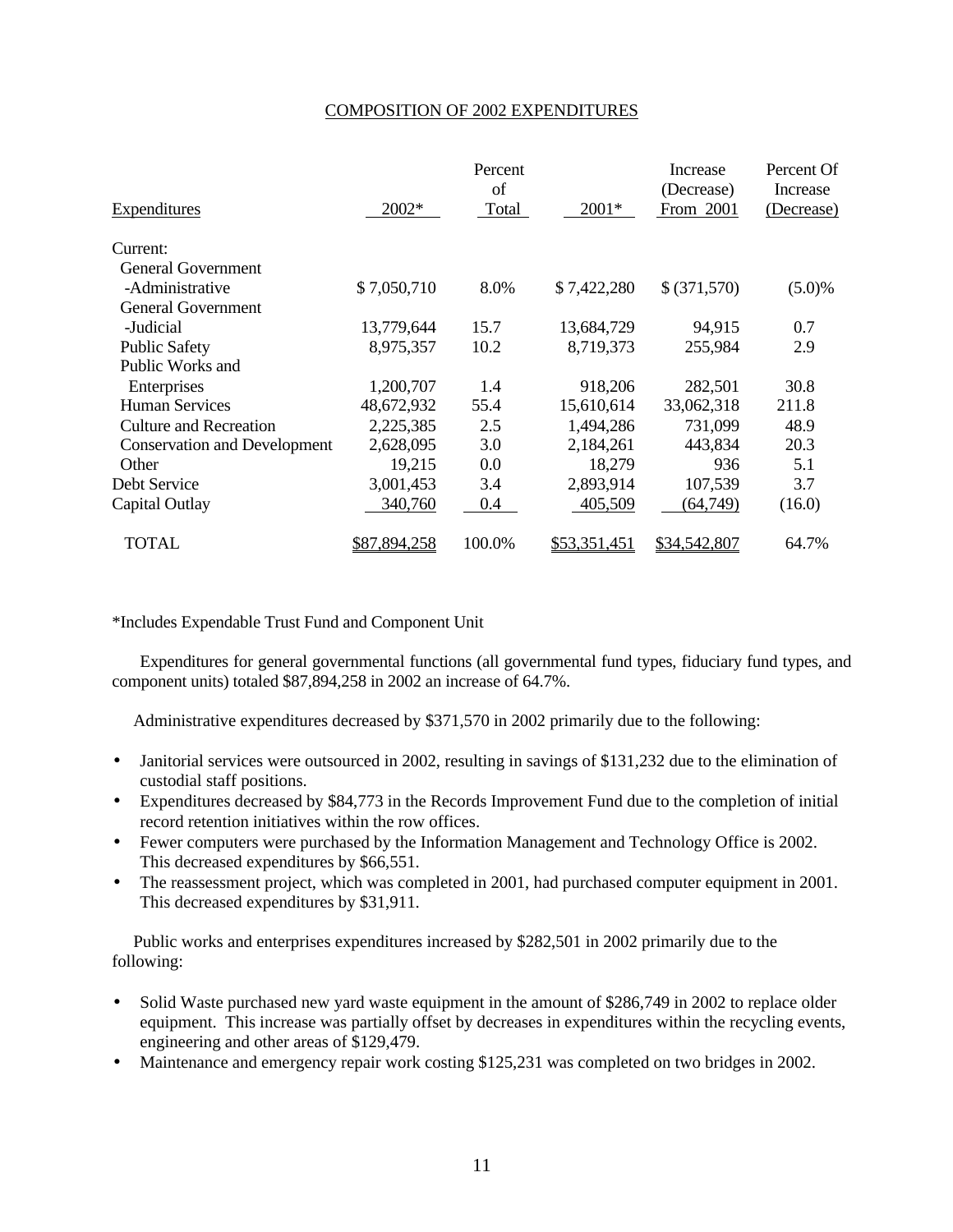Human services expenditures increased by \$33,062,318 in 2002 primarily due to the following:

- Two joint-ventures, the Cumberland-Perry Mental Health and Mental Retardation Program and the Cumberland-Perry Drug and Alcohol Commission, were reported as special revenue funds in 2002. Human service expenditures in these two programs totaled \$21,191,843 and \$2,643,934, respectively, in 2002. In prior years these joint-ventures were not included in the reported entity of the County.
- The HealthChoices Program, which was initiated in October of 2001, operated for a full year in 2002. This increased expenditures by \$7,301,353.

Culture and Recreation expenditures increased by \$731,099 in 2002 primarily due to the following:

- Engineering expenses incurred for the construction of the Army Heritage Museum increased expenses by \$528,345 in 2002.
- The Hotel Tax was established in April of 2001 and was collected during all of 2002, thus \$138,263 more was available and expended in 2002.

 Conservation and Development expenditures increased by \$443,834 in 2002 primarily due to the following:

- The Exit 44 project, which was initiated in the fourth quarter of 2001 increased expenditures by \$341,334 in 2002 for an engineering site study.
- Economic development grant expenditures increased \$62,853 in 2002.
- The Redevelopment Authority increased spending by \$57,534 on acquiring and rehabilitating homes in 2002.
- A Greenway and Open Space Coordinator position was created in 2002 increasing expenditures by \$27,748.
- The Cumberland County Industrial Development Authority's expenditures were reclassed out of the Component unit section of the financial statements in 2002. This decreased expenditures by \$26,596.
- Affordable Housing spent \$19,624 less on housing projects in 2002.

#### GENERAL FUND BALANCE

The fund balance of the General Fund increased from \$5.7 million to \$6.83 million. The County considers the fund balance to be adequate and is taking precautions to ensure that the County maintains a sound financial position. The County's fund balance represents approximately 67 days of General Fund operating expenditures and transfers for 2002.

# ENTERPRISE FUNDS

The Enterprise Funds account for the financial operations of the County Nursing Home, the Early Learning Center, the 911 Communications Center and the Hazardous Materials Program. The operations of the County Nursing Home are to provide services to those in need of long-term residential nursing care. The County Nursing Home is primarily funded through patient charges to medical assistance and insurance companies. The County Nursing Home charges to medical assistance are based on peer group average costs among similar facilities. The Early Learning Center is funded by tuition and County subsidy. The 911 center is funded with a \$1.25 per phone line per month charge to county residents. The Hazardous Materials Program is funded with registration and response user charges. The funds produced losses before operating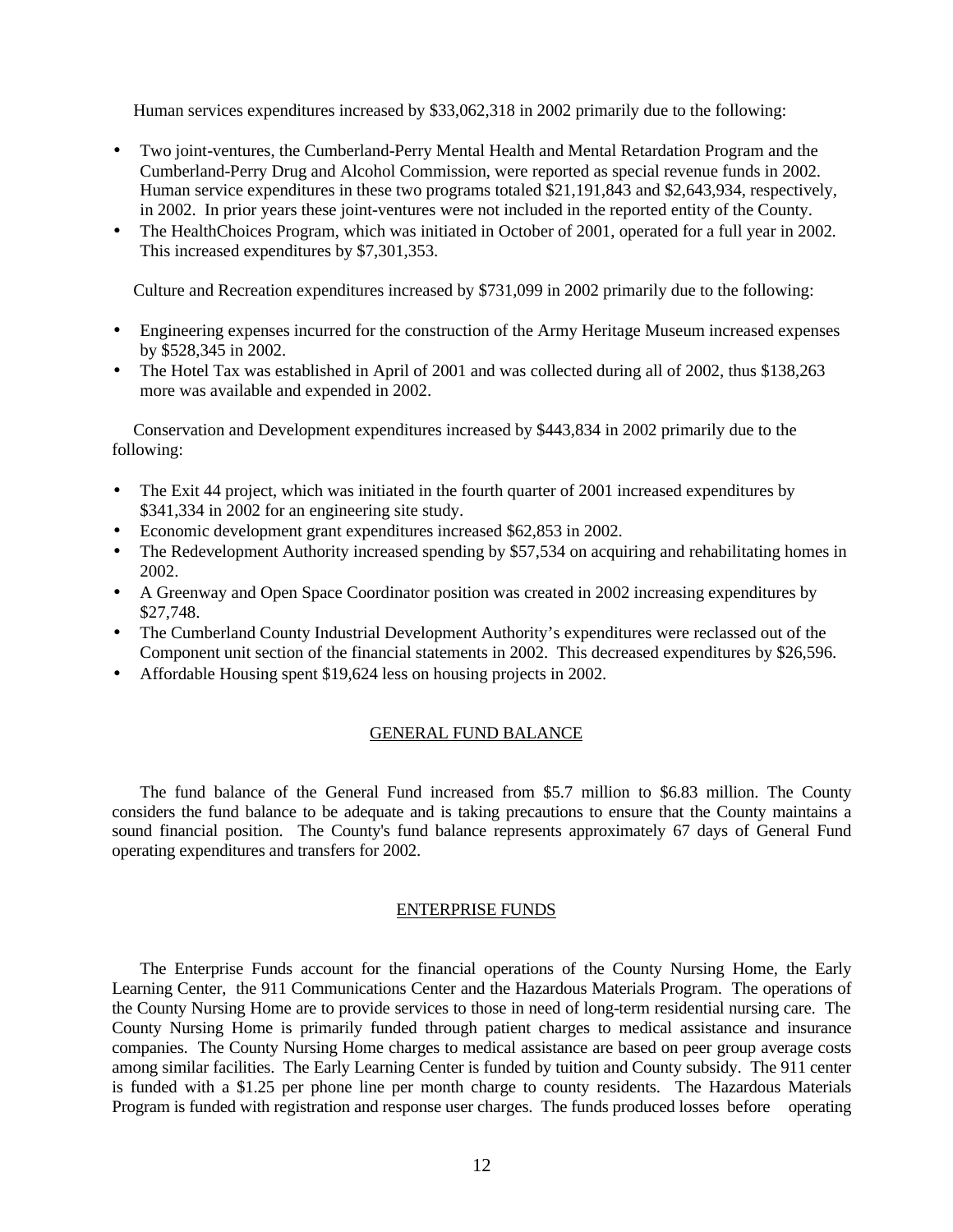transfers of (\$489,608), (\$89,358), (\$788,696) and (\$80,266), respectively. The General Fund finances any losses of the enterprise funds.

#### INTERNAL SERVICE FUNDS

The Internal Service Funds account for the financial operations of the Cumberland County Transportation Department and the Workers' Compensation Trust. The Transportation Department provides transportation services to clients of various County agencies and is reimbursed by those agencies for the services provided. It also provides transportation to its own clients. The Workers' Compensation Trust is being funded through charges to participating county funds. The Trust pays all claims and administrative costs. The County is operating the fund on a break-even basis.

#### EMPLOYEES RETIREMENT TRUST FUND

The operations of the Cumberland County Employee's Retirement Trust Fund showed a loss in 2002. The County contributed \$53,411 to the plan in 2002, in accordance with an annual actuarial valuation. Net assets available for benefits at fair value decreased by \$7 million in 2002 to \$68.2 million. Despite the decrease in net assets for the year, the plan remains fully funded in accordance with the annual actuarial valuation.

#### LANDFILL POST-CLOSURE TRUST FUND

Cumberland County established and manages a site-specific Post-Closure Trust Fund for the operating municipal waste landfill in the County in accordance with the Municipal Waste Planning, Recycling and Waste Reduction Act, Act 101 of 1988, Section 1108. This Post-Closure Trust Fund may be used only for remedial measures and emergency actions that are necessary to prevent or abate adverse effects upon the environment after landfill closure. The Funds may also be used for purposes authorized by the Environmental Stewardship and Watershed Protection Act (Act 68 of 1999). The fund had \$638,841 in fund balance at December 31, 2002.

#### DEBT ADMINISTRATION

The ratio of net general obligation debt to real estate assessed and market valuations and the amount of bonded debt per capita are useful indicators of the County's debt position to municipal management, citizens and investors. This data for the County as of December 31, 2002, is as follows: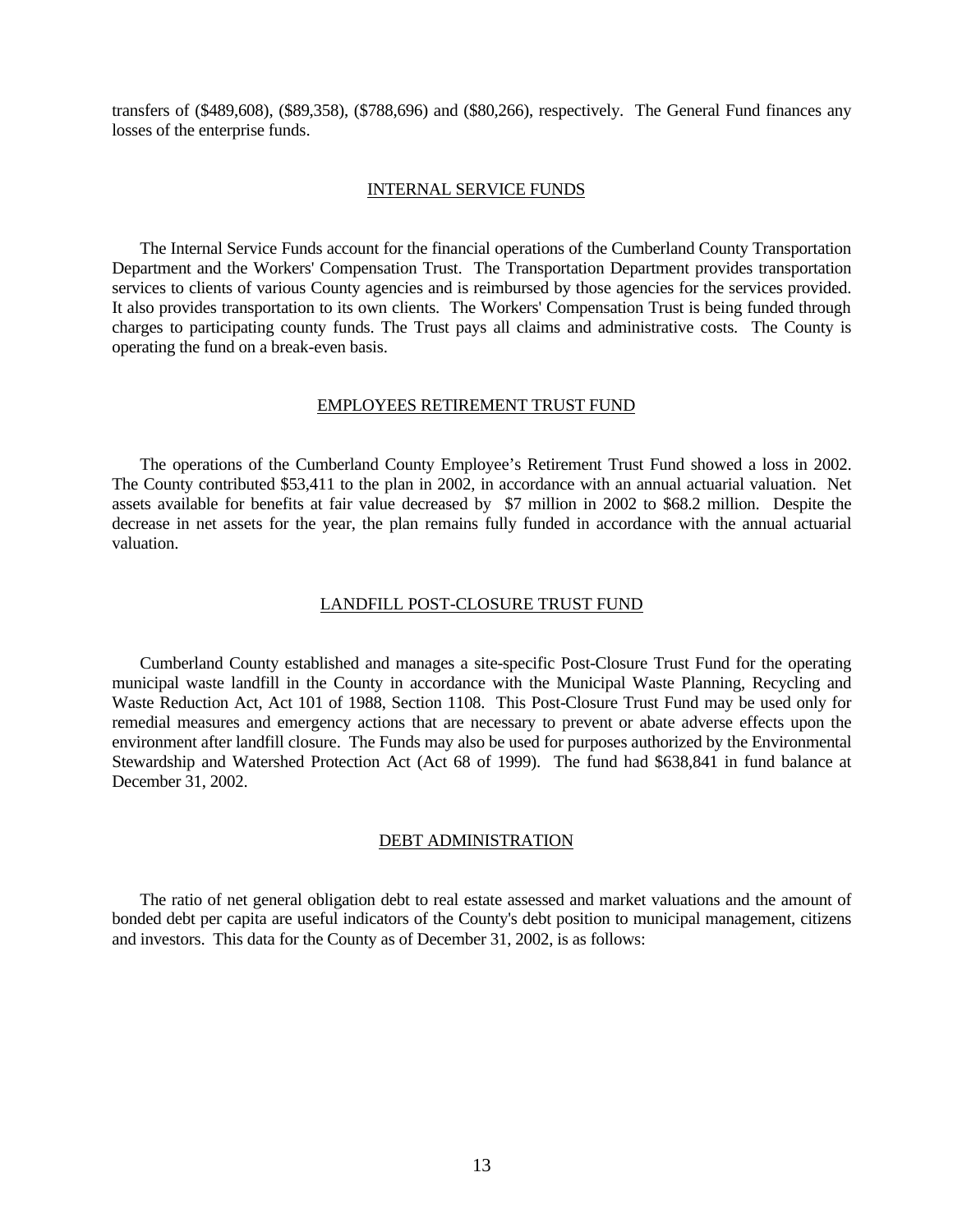|                   |              | Ratio of Debt | Katio of        | <b>Dept</b> |
|-------------------|--------------|---------------|-----------------|-------------|
|                   |              | to Assessed   | Debt to Current | Per         |
|                   | Amount       | Value         | Market Value    | Capita      |
| General           |              |               |                 |             |
| obligation debt - |              |               |                 |             |
| December 31, 2002 | \$35,437,015 | .27%          | .26%            | \$164.29    |

The bonds are insured which results in an AAA rating from Standard and Poor's Corporation and an Aaa rating from Moody's Investors Service. Under current state statutes, the County's general obligation bond debt issuances are subject to a legal limitation based on 300% of a three-year average of unrestricted general governmental revenues. As of December 31, 2002, the County's general obligation bonded debt of \$35.4 million was well below the legal limit of \$240.5 million.

 $R_{\text{rel}} = R_{\text{rel}} + R_{\text{rel}}$ 

Long-term debt payable of the County is supported by the general taxing authority of the County and is recorded in the General Long-Term Debt Account Group and the Nursing Home and 911 Enterprise Funds. More detailed information about the County's debt position can be found in both the Financial and Statistical sections of the CAFR.

# CAPITAL PROJECTS

The Capital Projects Fund accounts for the financial resources used for the acquisition, construction and/or reconstruction of County facilities. The corresponding debt is recorded in the General Long-Term Debt Account Group. Projects are funded through general obligation issues, operating transfers from the General Fund and interest income. Completed projects have been capitalized in the General Fixed Assets Account Group. In the current year, Capital Projects fund expenditures totaled \$400,760. The Capital Projects Fund balance at December 31, 2002, was \$2,808,539.

#### GENERAL FIXED ASSETS

Acquisition of general fixed assets are recorded as expenditures in the General, Special Revenue and Capital Projects Funds. All fixed assets are recorded at cost, with donated fixed assets recorded at fair value. All fixed assets are capitalized in the General Fixed Assets Account Group, except for public domain general fixed assets, which include County bridges, which are not capitalized. At December 31, 2002, General Fixed Assets, net of accumulated depreciation and amortization, totaled \$18,503,522.

### CASH MANAGEMENT

The County invests temporary excess cash in certificates of deposit and repurchase agreements. The yield on maturing investments in the general governmental fund types during 2002 was 1.35% to 2.35%. Interest earnings of the general governmental fund types and component units were \$639,965 in 2002.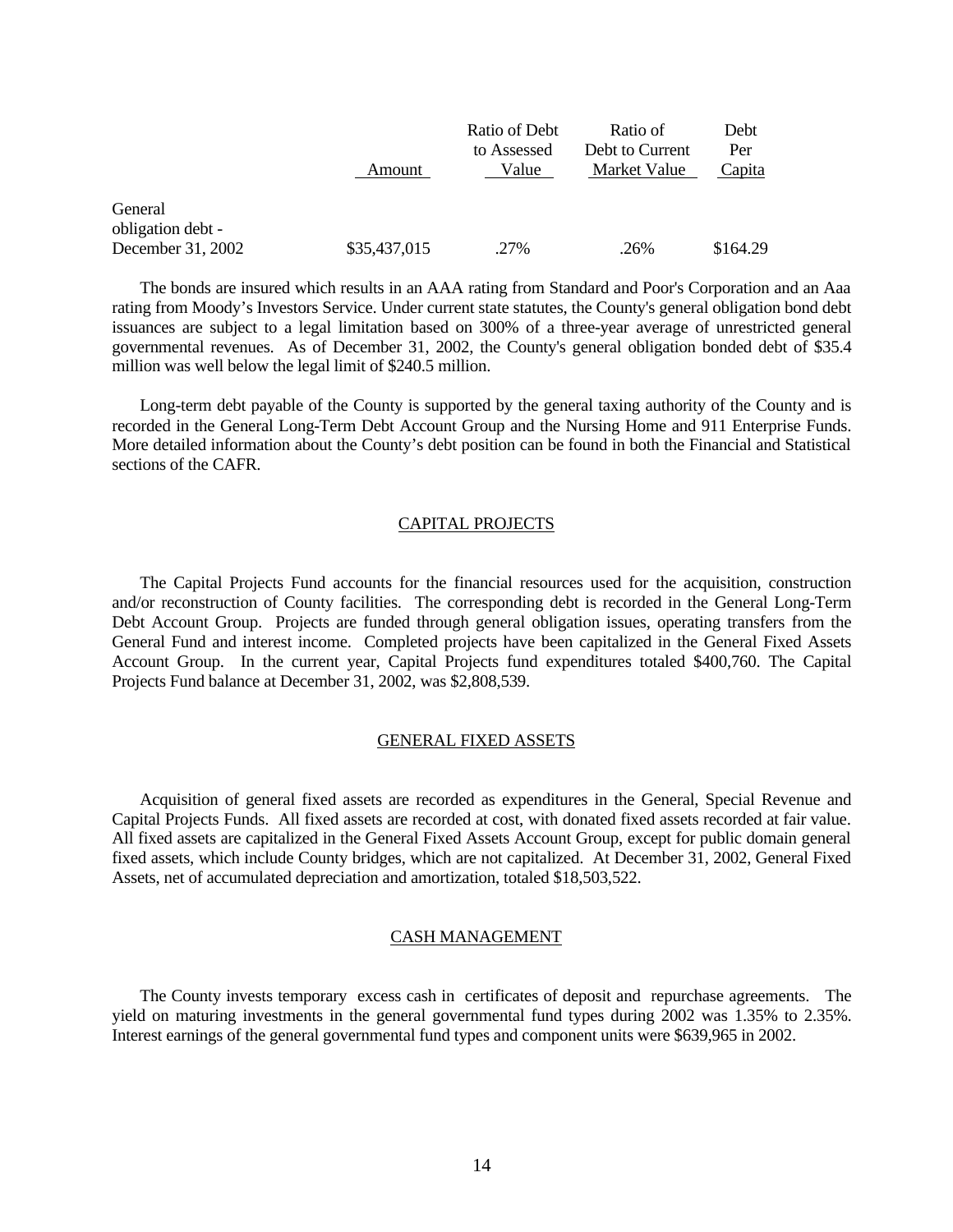The County's investment policy is to minimize credit and market risks while maintaining a competitive yield on its portfolio. Accordingly, deposits were either insured by federal depository insurance or collateralized in accordance with Commonwealth of Pennsylvania Act 72, which requires the institution to pool collateral for all governmental deposits and have the collateral held by an approved custodian in the institution's name. Additionally, investments of the Employees Retirement Trust Fund were held by a financial institution's trust department in the institution's name.

## RISK MANAGEMENT

During 2002, Cumberland County was self-insured for workers' compensation and unemployment compensation. In addition, various risk control techniques, including employee accident prevention training, have been used during the year to minimize accident-related losses. Third party coverage is provided by a commercial insurance carrier for workers' compensation claims in excess of \$300,000 per occurrence, property and casualty claims and professional liability.

#### INDEPENDENT AUDIT

The County had an independent audit of all its funds and account groups performed for the year ended December 31, 2002. The report of our independent certified public accountants, Ernst & Young LLP, appears in the Financial Section of this CAFR.

# CERTIFICATE OF ACHIEVEMENT FOR EXCELLENCE IN FINANCIAL REPORTING

The Government Finance Officers Association of the United States and Canada (GFOA) awarded a Certificate of Achievement for Excellence in Financial Reporting to the County of Cumberland for its Comprehensive Annual Financial Report (CAFR) for the fiscal year ended December 31, 2001. The Certificate of Achievement is a prestigious national award recognizing conformance with the highest standards for preparation of a state and local government financial report.

In order to be awarded a Certificate of Achievement, a government unit must publish an easily readable and efficiently organized comprehensive annual financial report, whose contents conform to program standards. The CAFR must satisfy both generally accepted accounting principles and applicable legal requirements.

A Certificate of Achievement is valid for a period of one year only. The County of Cumberland has received a Certificate of Achievement for the last fourteen (14) consecutive years (years ended 1988-2001). We believe our current report continues to conform to the Certificate of Achievement program requirements, and we are submitting it to the GFOA.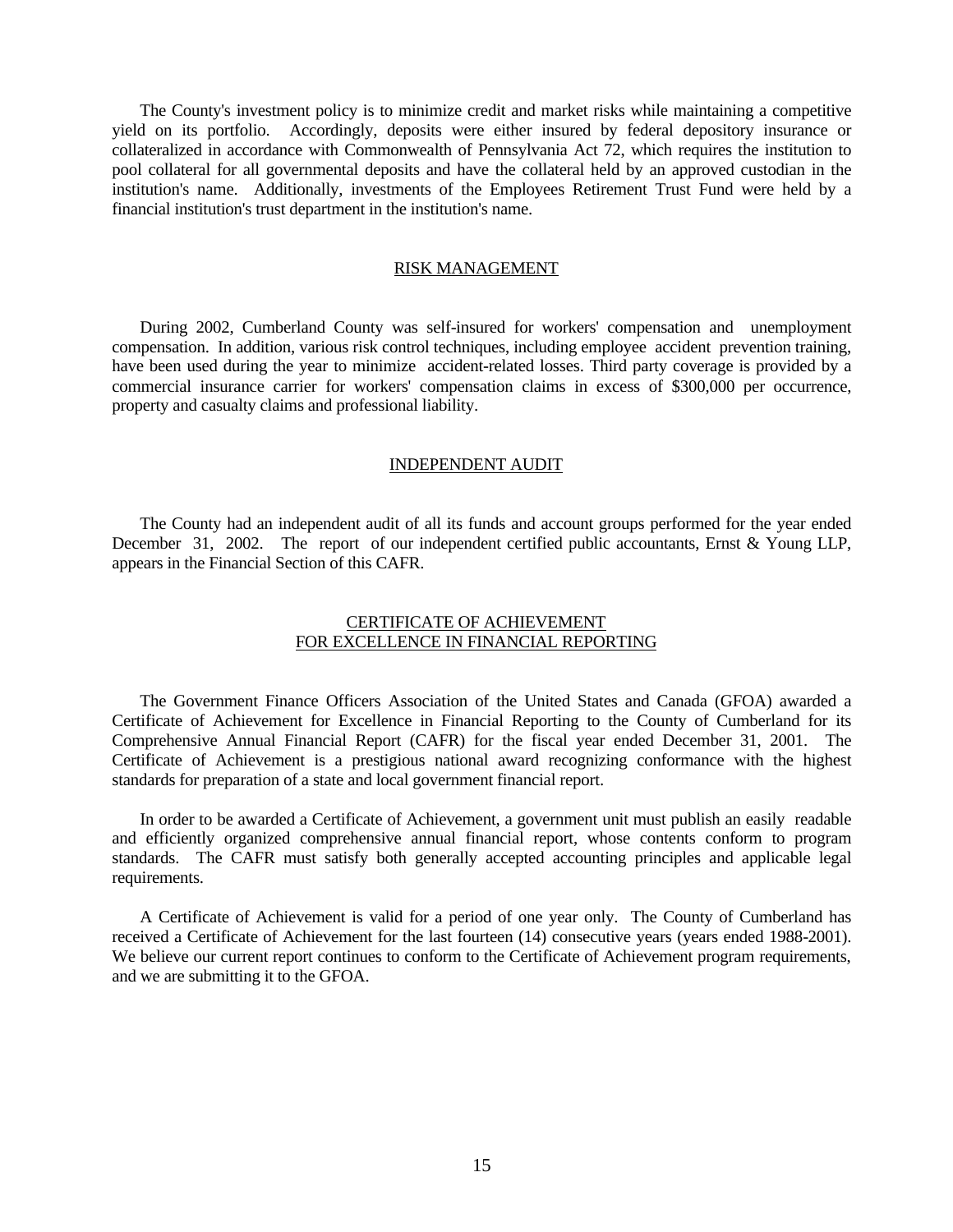#### **ACKNOWLEDGEMENTS**

The preparation of this CAFR on a timely basis could not have been accomplished without the efficient and dedicated services of the staff of the Controller's Office. I would like to express my appreciation to all members of the Office who assisted in and contributed to its preparation. I would also like to thank the County Commissioners for their interest and support in planning and conducting the financial operations of the County in a responsible and progressive manner.

Respectfully submitted,

alfred L. Whitams

66

ALFRED L. WHITCOMB Controller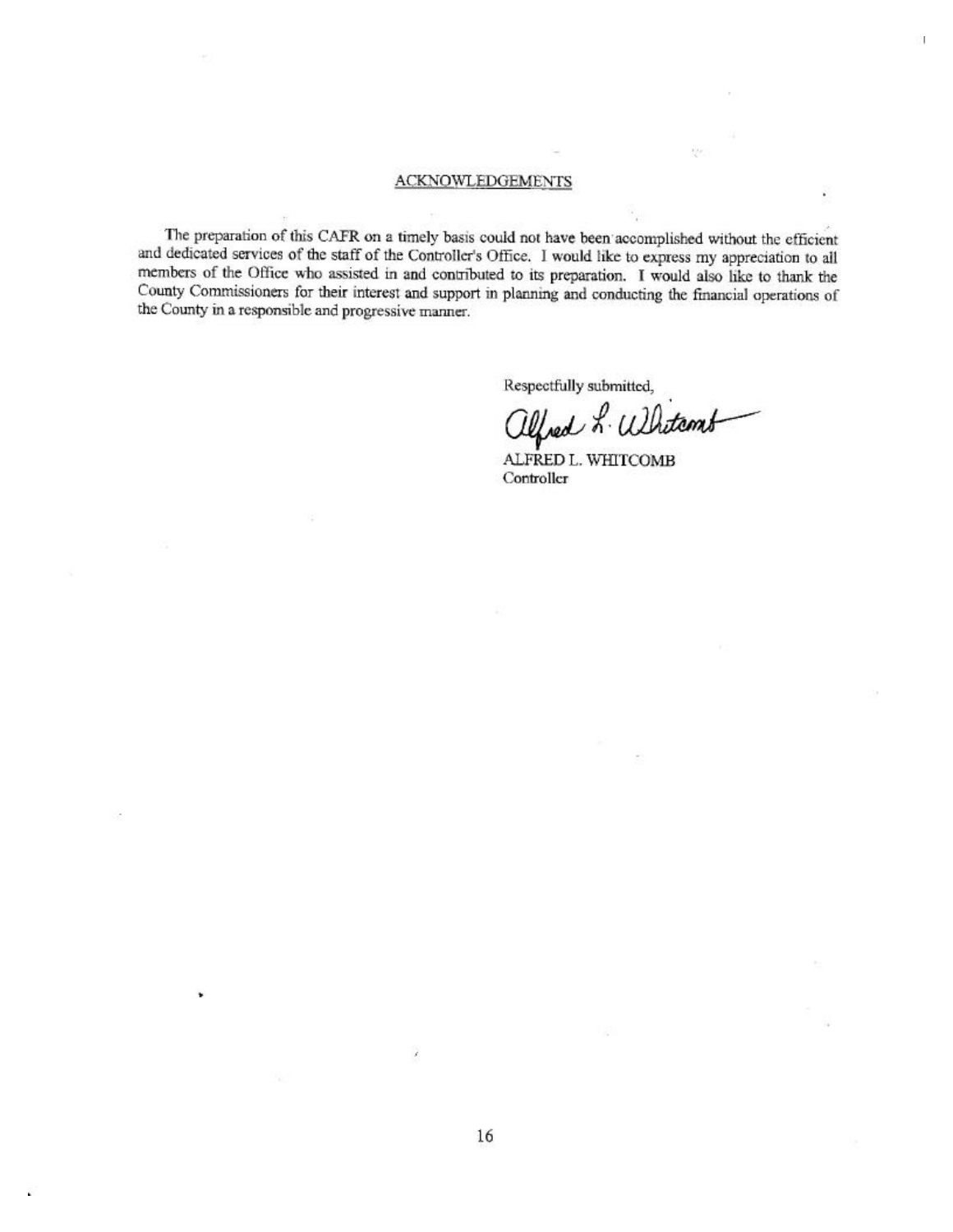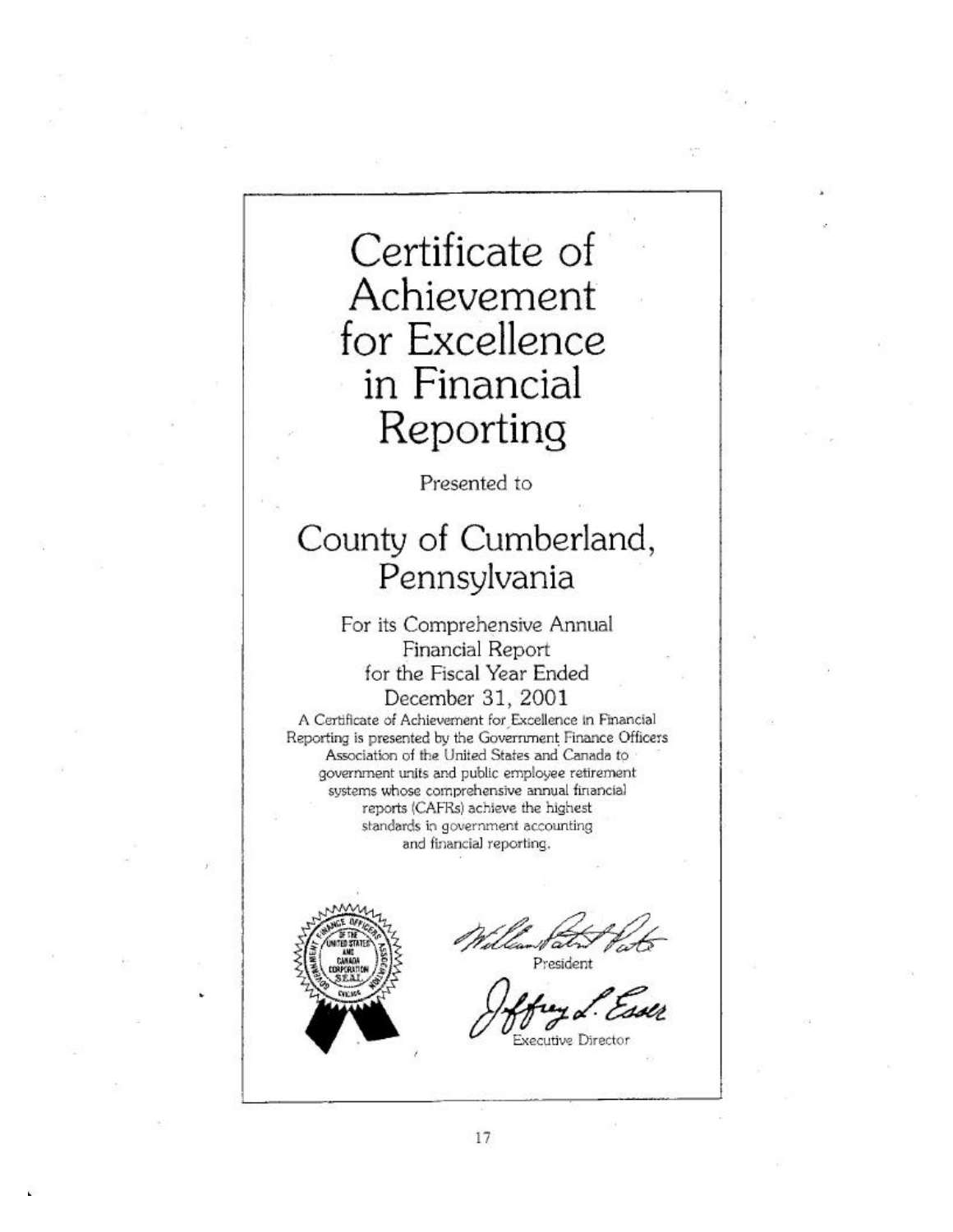# **COUNTY OF CUMBERLAND, PENNSYLVANIA ORGANIZATIONAL CHART**



\* The Board of directors for the authorities, commissions, etc., indicated by the broken lines are appointed by the Cumberland County Board of Commissioners. See the reporting entity disclosures in Footnote 1 for information on these organizations.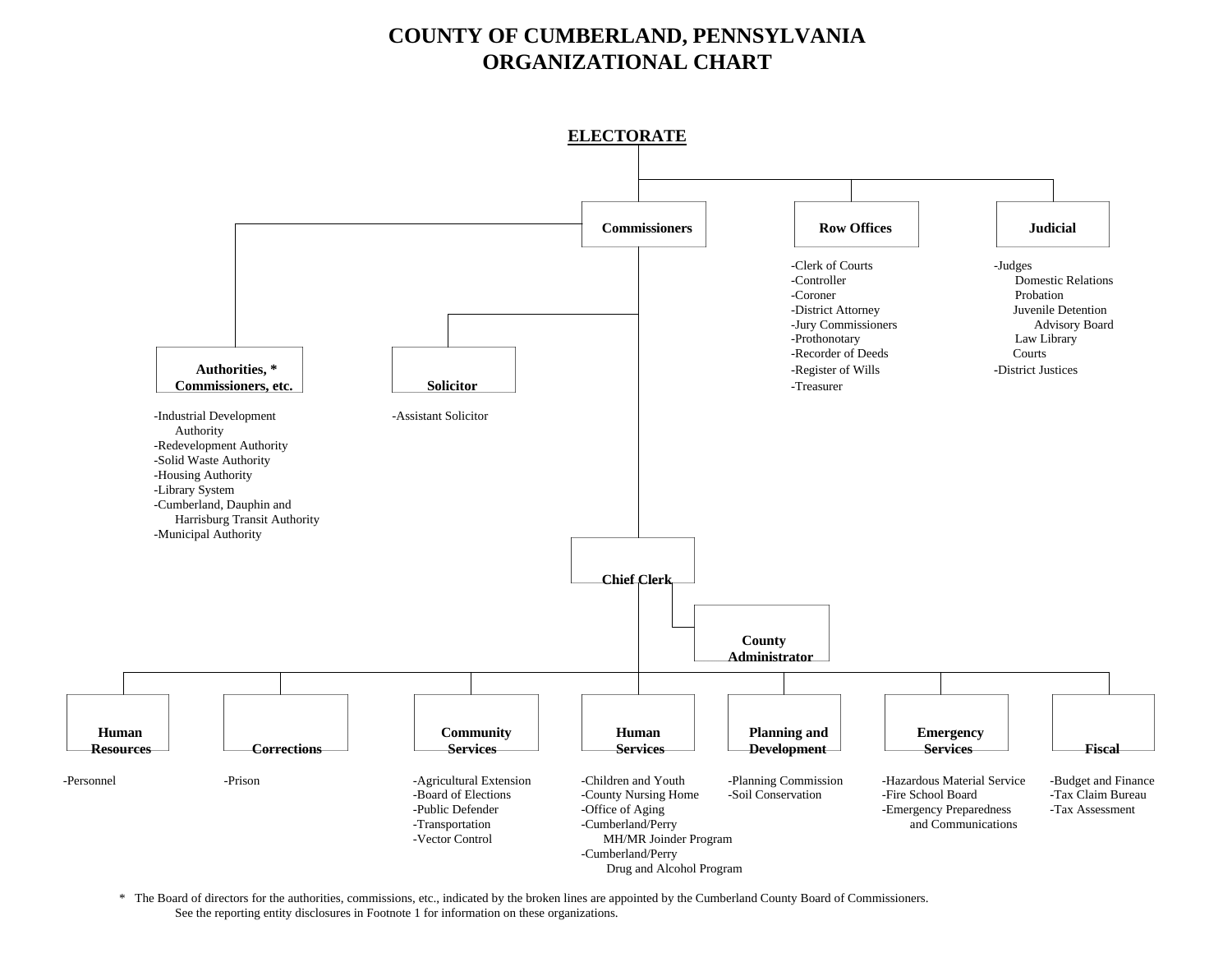# COUNTY OF CUMBERLAND

# LIST OF ELECTED OFFICIALS

# DECEMBER 31, 2002

#### COMMISSIONERS CONTROLLER

Nancy A. Besch, Chairwoman Alfred L. Whitcomb Earl R. Keller Richard L. Rovegno

# REGISTER OF WILLS

Donna M. Otto (acting)

# PROTHONOTARY

Curtis R. Long CORONER

#### CLERK OF COURT

#### JUDGES OF COURT

Honorable George E. Hoffer, President Judge **JURY COMMISSIONERS** Honorable Edgar B. Bayley Honorable Kevin A. Hess Ralph G. Viehman, Jr. Honorable J. Wesley Oler Frances J. Amicucci Honorable Edward E. Guido

# TREASURER

John C. Gross, II

### **SHERIFF**

R. Thomas Kline

Michael L. Norris

# Dennis E. Lebo RECORDER OF DEEDS

Robert P. Ziegler

# DISTRICT ATTORNEY

Merle L. Ebert, Jr.